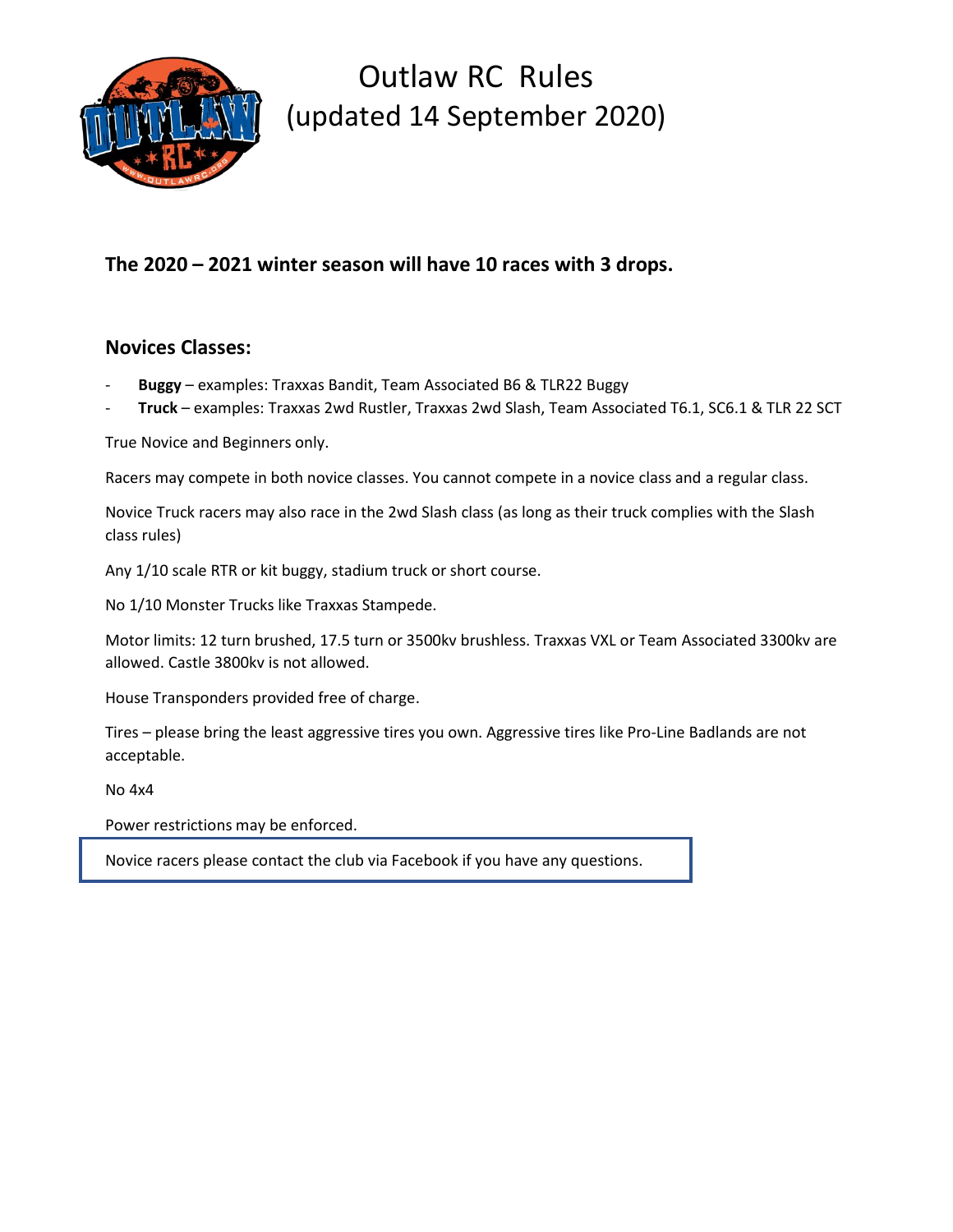

#### **Classes:**

- **17.5 2wd Buggy:** 2.2" or 2.4" / 60mm wheels, 1500g min weight, ESC must be in blinky mode, ESC & motor must be ROAR approved
- **Open 2wd Buggy:** 2.2" or 2.4" / 60mm wheels
- **13.5 4wd Buggy:** 2.2" or 2.4" / 60mm wheels, 1613g min weight, ESC must be in blinky mode, ESC & motor must be ROAR approved
- **13.5 Stadium Truck:** 2.2" wheels, no 2.8" wheels, 1700g min weight, ESC must be in blinky mode, ESC & motor must be ROAR approved
- **Open 2wd Short Course:** 2.2"/3" wheels only, no 1/8 scale wheels, no 4wd conversions, no "550 can" motors
- **2wd Traxxas Slash:**

#### **Requirements:**

2wd Slash (regular or LCG) Titan 12t motor XL-5 esc any Traxxas servo Traxxas wheels and tires (stock tires that have been sanded smooth are not in the spirit of this class) Traxxas shocks and springs Outlaw RC battery rules apply Outlaw RC chassis protection rule applies (duct tape over screw heads will suffice) Transmitter & receiver: any brand are allowed except Traxxas TSM capable TX/RX.

- **Rear bumper mount (RPM80902 / 80905) is required to save the carpet from the poor Traxxas design.**
- **What's allowed:** Anything from Traxxas for the Slash 2wd and 4wd (that fits without modifications).
- Any short course body (please remove any mirrors etc to protect the carpet)
- Hardware (screws and nuts): Any screw or nut, does not have to be Traxxas brand. The Traxxas inner hinge pins may be replaced, they are prone to coming loose and may damage the carpet.
- No RPM parts are allowed (except as stated above)
- Chassis modifications like drilling large holes to save weight are not allowed.
- No home-made parts like sway bars etc.
- Rustler conversions are not allowed.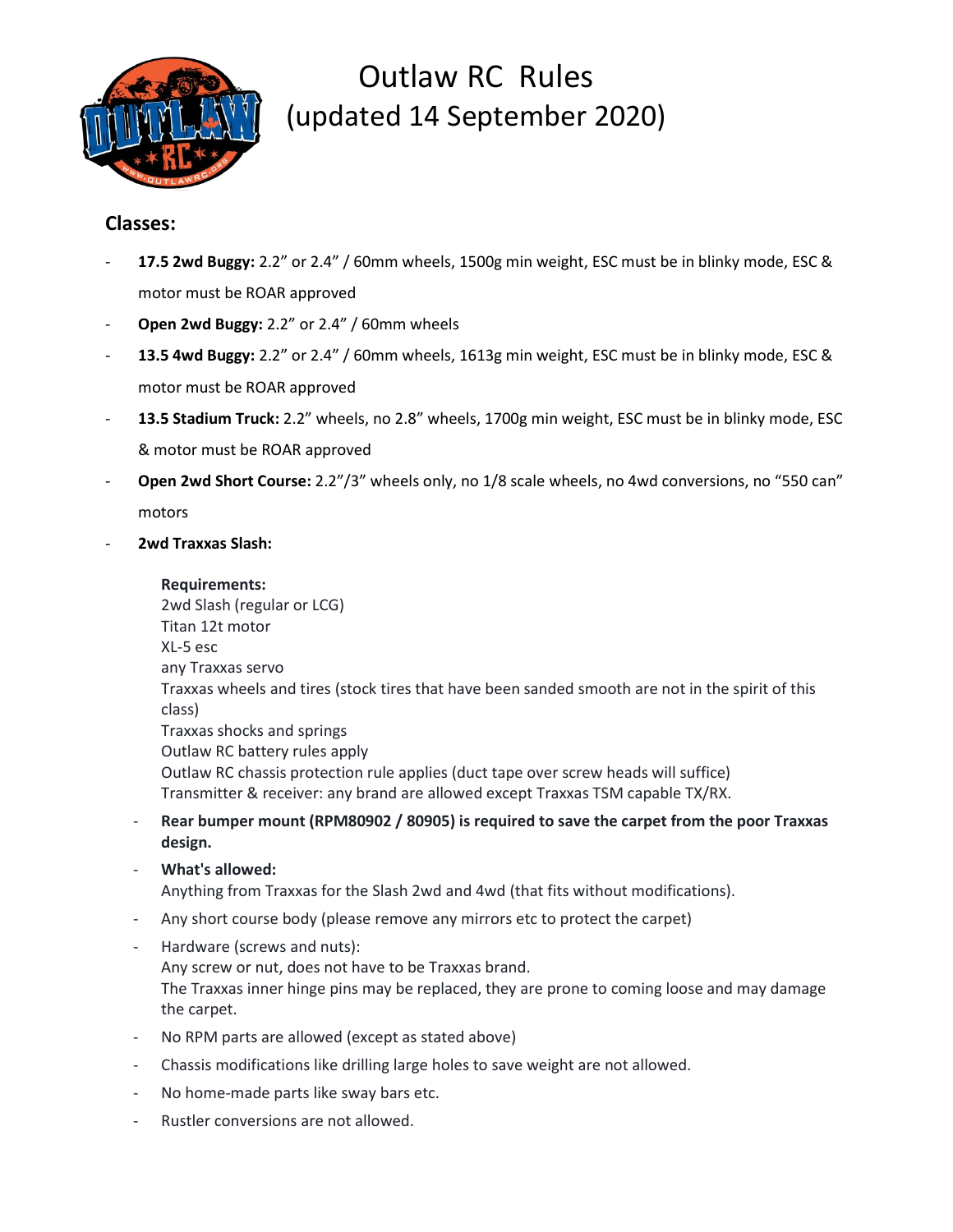

### **Tires:**

Slick tires are recommended, worn clay tires are allowed. No pin type tires. No foam tires.

Slash class: see above

No tires warmers.

Traction compound must be SXT Racing or TDK only.

### **Batteries:**

6 or 7 cell NiMh

2 cell LiPo hardcase only. Traxxas LiPos are not considered hardcase.

Max charge rate 15A – this is for safety reasons.

Dedicated battery dischargers are not allowed – this is for safety reasons.

8.40V max voltage at tech inspection, LiHv are allowed.

### **General**

No 1/10 scale Monster trucks or anything 1/8 scale on the carpet track.

All minors must have their legal guardian present at all times.

### **Ride Height**

Minimum 17mm for all classes.